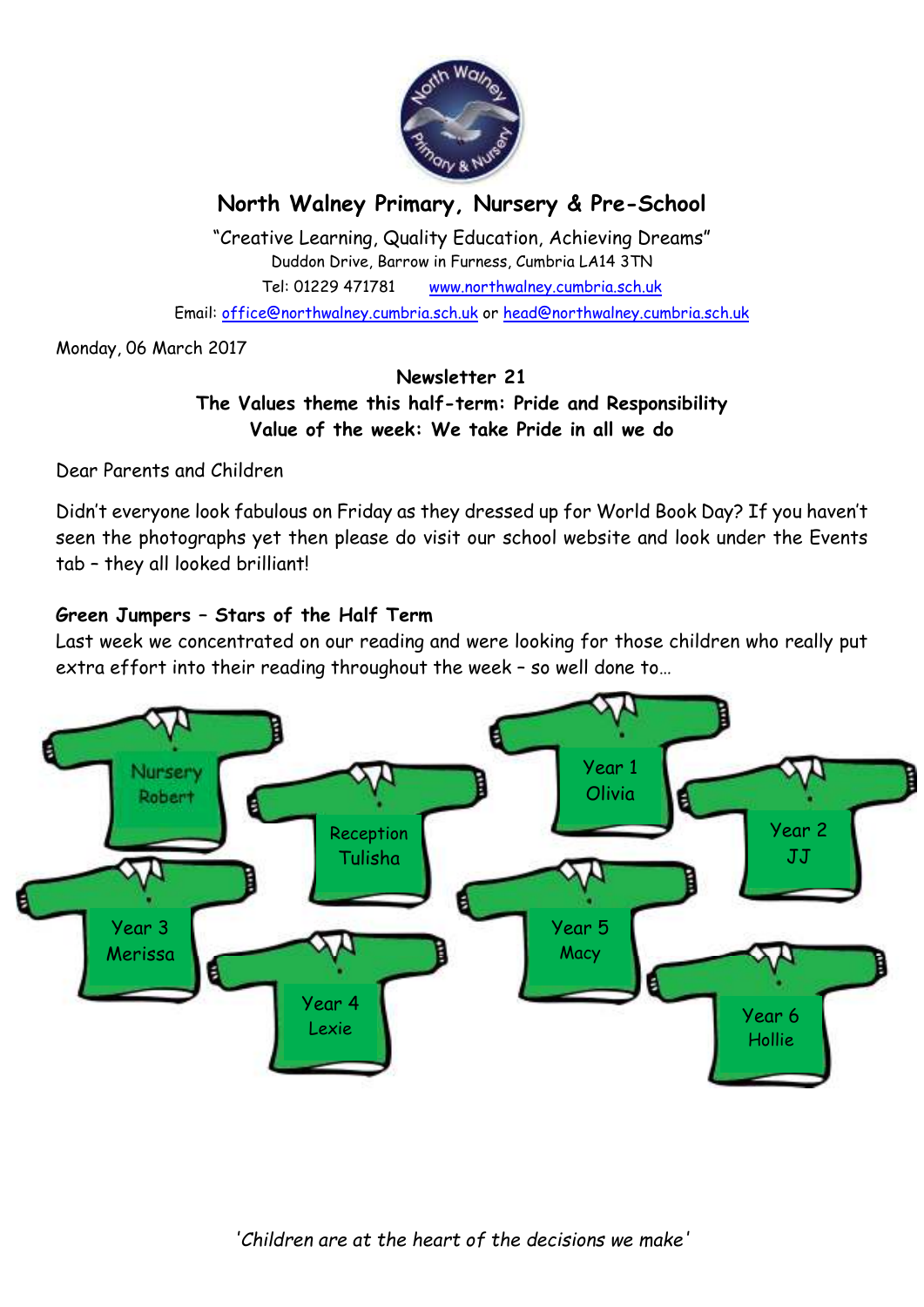## **Parents Evening tomorrow after school**

Don't forget its Parents' Evening tomorrow after school – I hope everyone has managed to get an appointment. We are holding the evening in the school hall and when you arrive you will have the chance to look at your child's books. There will then be some chairs set out in the middle of the hall for you to wait to be called to your appointment so that we can try and keep everything running smoothly. I will be available throughout the evening too, and we would encourage everyone to complete the ParentView questionnaire online if they possibly can. See you all tomorrow.



Also – Dolce and our marvellous Kitchen Staff will be doing a Tasting Session during Parents' Evening – so why not pop along and have a taste for yourself!



#### **Is coming soon…**

Mrs Malone is expecting the Red Noses to arrive in school this week and everyone will be able to buy one for £1.00. Plans for the day are still being discussed but we'll let you know soon!

## **Barrow AFC Football Club at North Walney**

This starts again tomorrow until 7<sup>th</sup> April and is open for Years 3 to 6. Forms went out last week and we must have a consent form returned if your child wants to attend please. Please be prepared for indoor and outdoor sessions – dependant on weather!





#### **Parent Governor nominations**

Sadly we had no nominations to become a Parent Governor and therefore still have two vacancies on the Governing Body. This is a great shame as we now have 3 new governors starting with us this term and therefore are only lacking Parent representation. If you are interested in this role for our school, please contact the school office to speak to Mr Slater. Many thanks.

# **Breakfast Club – and possibly a new After-School Club!**

Breakfast Club continues to be a roaring success thanks to the wonderful team who run it. If there are any more questionnaires about the After-School Club idea the please do return them as soon as possible so that I can see if its viable. More news soon hopefully!

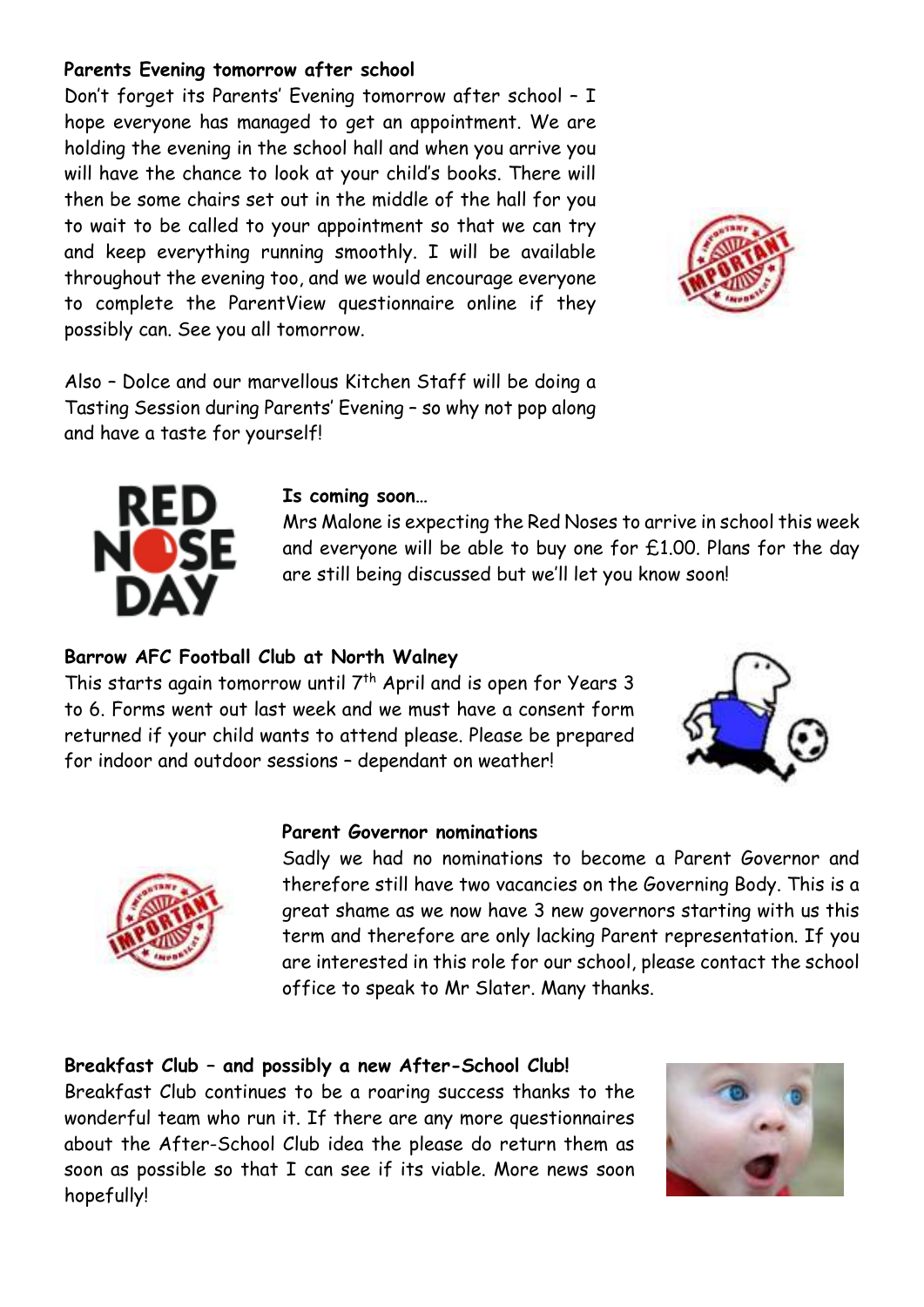

## **School Dinner Money and Packed Lunch Boxes**

Please remember to pay for school meals on time and don't let your bill become too much. Dolce have a clear policy that if your bill goes over £10.00 then your child will not be able to have a school meal. Money can be paid online or through the Dolce post box at the front of school.

Please can all the children with Packed Lunches make sure that their name is on their box so that it can be taken back to the right classroom after lunch!

## **Sponsored Run/Walk**

Please don't forget to keep getting sponsors for our BIG event on Tuesday 14<sup>th</sup> March! If you have lost your sponsor form, then please see Mrs Malone for a new one. All money raised will be used for new equipment for the school and towards future trips to try and keep costs down! The more we raise, the more the children gain! Thank you!

And don't forget if you are free that afternoon and can help us out by making soft drinks for the walkers/runners or marking cards to show how many laps have been done then please do let us know!



And finally…

Last week I attended a meeting about other possible charity funding for schools so if you have any other ideas on how we can improve what we currently offer, please do let me know as it may be something that we can apply for a grant for! We are hoping that one of these charities will help us set up our After-School Club for the next 12 months - how brilliant is that!

Yours sincerely,